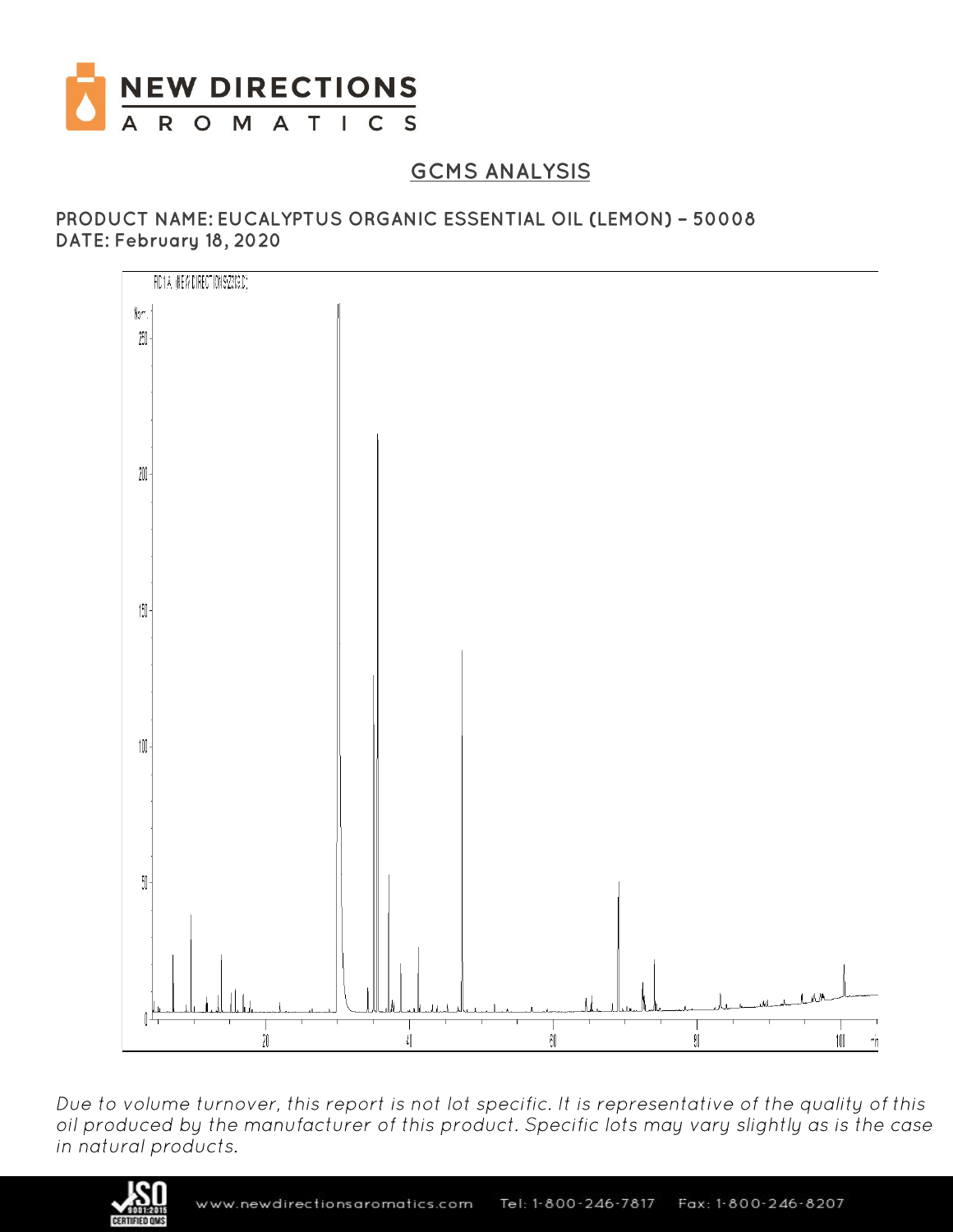

### PRODUCT NAME: EUCALYPTUS ORGANIC ESSENTIAL OIL (LEMON) - 50008

| Peak            | $RT$ (min) | <b>Compound name</b>                      | $\frac{6}{6}$ |
|-----------------|------------|-------------------------------------------|---------------|
| 1               | 4,39       | <b>ACETONE</b>                            | 0,04          |
| $\overline{2}$  | 5,02       | <b>CYCLOPENTANE METHYL ISOMER</b>         | 0,01          |
| $\overline{3}$  | 5,05       | <b>CYCLOPENTANE METHYL ISOMER</b>         | 0,02          |
| $\overline{4}$  | 5,27       | <b>ISOVALERALDEHYDE</b>                   | 0,02          |
| 5               | 7,10       | alpha-PINENE                              | 0,31          |
| $\overline{6}$  | 7,18       | alpha-THUYENE                             | 0,03          |
| $\overline{7}$  | 8,94       | <b>ISOBUTYL ISOBUTYRATE</b>               | 0,04          |
| 8               | 9,58       | beta-PINENE                               | 0,67          |
| $\overline{9}$  | 10,04      | <b>SABINENE</b>                           | 0,05          |
| 10              | 11,71      | beta-MYRCENE                              | 0,12          |
| 11              | 11,83      | alpha-PHELLANDRENE                        | 0,07          |
| 12              | 12,47      | alpha-TERPINENE                           | 0,02          |
| 13              | 13,11      | <b>ISOAMYL ISOBUTYRATE</b>                | 0,01          |
| 14              | 13,38      | <b>LIMONENE</b>                           | 0,14          |
| $\overline{15}$ | 13,84      | 1,8-CINEOLE + beta-PHELLANDRENE           | 0,50          |
| 16              | 15,17      | Cis-beta-OCIMENE                          | 0,17          |
| 17              | 15,73      | gamma-TERPINENE                           | 0,21          |
| 18              | 16,07      | Trans-beta-OCIMENE                        | 0,03          |
| 19              | 16,85      | 3,8-p-MENTHADIENE                         | 0,17          |
| 20              | 17,04      | p-CYMENE                                  | 0,05          |
| 21              | 17,76      | <b>TERPINOLENE</b>                        | 0,11          |
| 22              | 18,08      | <b>TERPINENE ISOMER</b>                   | 0,03          |
| 23              | 21,97      | ROSE cis-OXIDE + 5-HEPTENAL-2,6-DIMETHYL- | 0,12          |
| 24              | 26,12      | Cis-p-MENTHANE-8-OL                       | 0,03          |
| 25              | 26,46      | Trans-p-MENTHANE-8-OL                     | 0,04          |
| $\overline{26}$ | 28,83      | <b>ISOMENTHONE</b>                        | 0,05          |
| 27              | 30,25      | <b>CITRONELLAL</b>                        | 67,91         |
| 28              | 34,21      | <b>LINALOOL</b>                           | 0,25          |
| 29              | 35,03      | <b>NEOISOPULEGOL</b>                      | 4,26          |
| $\overline{30}$ | 35,59      | <b>ISOPULEGOL</b>                         | 8,14          |

#### Disclaimer & Caution

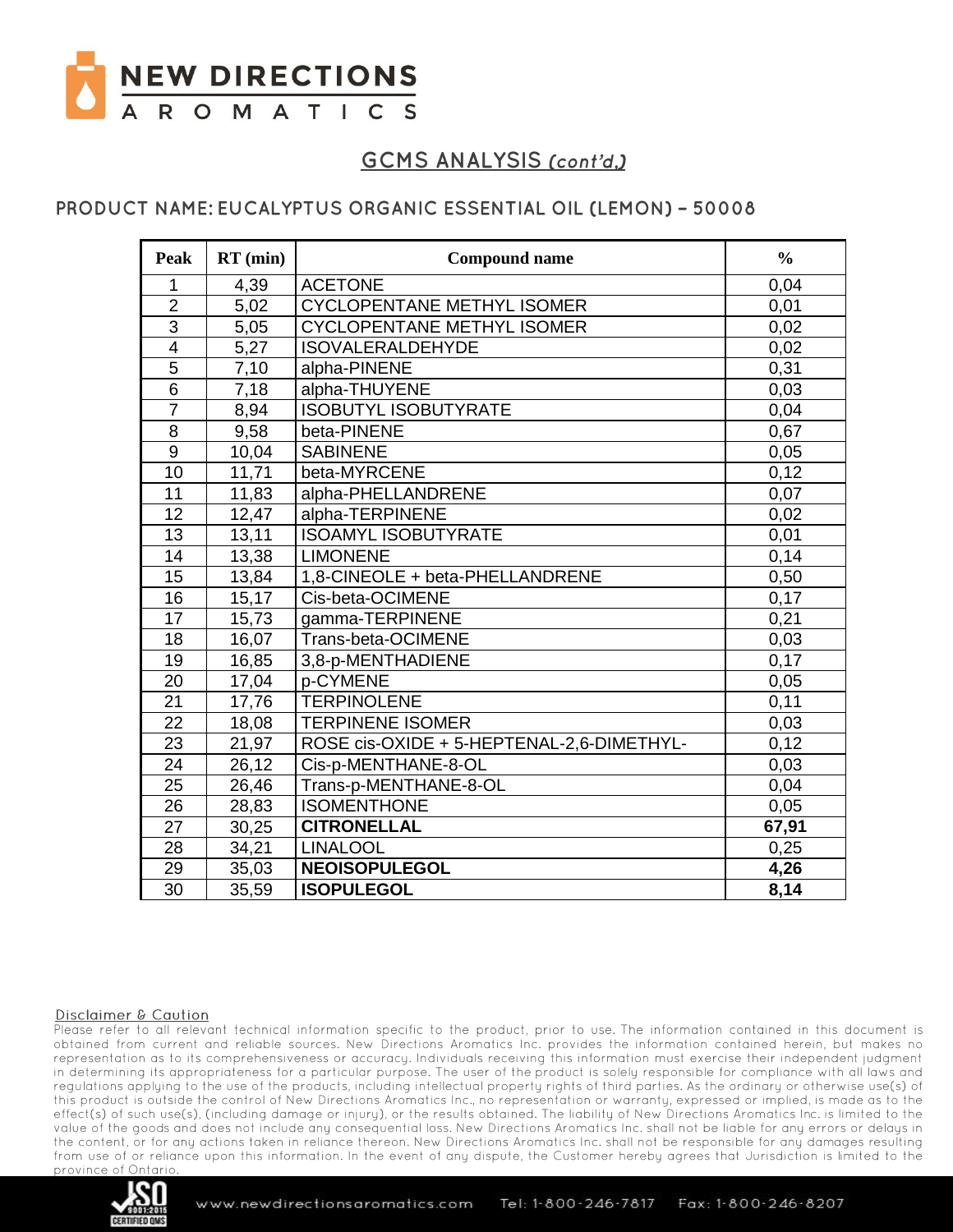

### PRODUCT NAME: EUCALYPTUS ORGANIC ESSENTIAL OIL (LEMON) - 50008

| Peak            | $RT$ (min) | <b>Compound name</b>       | $\frac{0}{0}$ |
|-----------------|------------|----------------------------|---------------|
| 31              | 36,78      | beta-ELEMENE               | 0,05          |
| 32              | 37,12      | beta-CARYOPHYLLENE         | 1,71          |
| 33              | 37,46      | <b>TERPINENE-4-OL</b>      | 0,03          |
| $\overline{34}$ | 37,60      | <b>ISOPULEGOL ISOMER</b>   | 0,12          |
| 35              | 37,84      | <b>TERPENIC ACETATE</b>    | 0,09          |
| 36              | 38,80      | <b>ISOPULEGOL ISOMER</b>   | 0,57          |
| 37              | 40,03      | ALLO-AROMADENDRENE         | 0,03          |
| 38              | 40,66      | 5-HEPTEN-1-OL-2,6-DIMETHYL | 0,05          |
| 39              | 41,25      | <b>CITRONELLYL ACETATE</b> | 0.74          |
| 40              | 41,46      | alpha-HUMULENE             | 0,09          |
| 41              | 42,30      | <b>NERAL</b>               | 0,03          |
| 42              | 43,10      | <b>SESQUITERPENE</b>       | 0,02          |
| 43              | 43,21      | alpha-TERPINEOL            | 0,09          |
| 44              | 43,86      | <b>GERMACRENE D</b>        | 0,09          |
| 45              | 44,30      | <b>SESQUITERPENE</b>       | 0,02          |
| 46              | 44,80      | <b>SESQUITERPENE</b>       | 0,02          |
| 47              | 45,00      | CITRONELLYL ISOVALERATE    | 0,02          |
| 48              | 45,29      | <b>BICYCLOGERMACRENE</b>   | 0,12          |
| 49              | 46,79      | <b>GERANYL ACETATE</b>     | 0,06          |
| 50              | 47,35      | <b>CITRONELLOL</b>         | 4,54          |
| 51              | 48,01      | PHENYLETHYLIC ESTER        | 0,03          |
| 52              | 49,17      | <b>NEROL</b>               | 0,05          |
| 53              | 50,70      | <b>GERMACRENE B</b>        | 0,03          |
| 54              | 51,83      | <b>GERANIOL</b>            | 0,10          |
| 55              | 53,60      | PHENYLETHYLIC ESTER        | 0,04          |
| 56              | 56,99      | Trans-JASMONE              | 0,07          |
| 57              | 59,15      | <b>CARYOPHYLLENE OXIDE</b> | 0,04          |
| 58              | 64,57      | <b>TERPERNIC KETONE</b>    | 0,17          |
| 59              | 65,33      | <b>TERPENIC ALCOHOL</b>    | 0,19          |
| 60              | 65,48      | PRECOCENE II Mw=220        | 0,03          |

#### Disclaimer & Caution

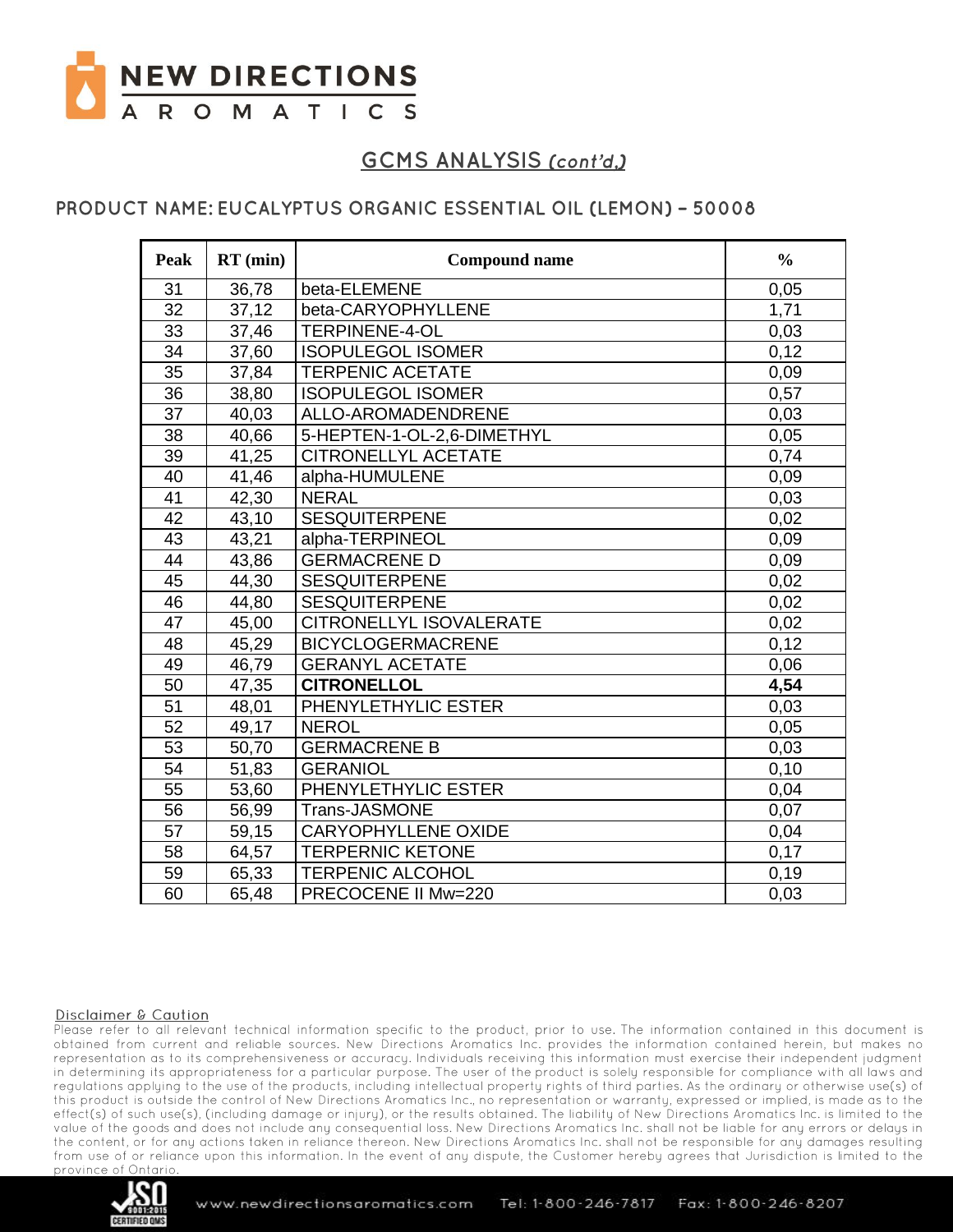

### PRODUCT NAME: EUCALYPTUS ORGANIC ESSENTIAL OIL (LEMON) - 50008

| <b>Peak</b>     | $RT$ (min) | <b>Compound name</b>            | $\frac{0}{0}$ |
|-----------------|------------|---------------------------------|---------------|
| 61              | 66,12      | <b>AROMATIC COMPOUND</b>        | 0,03          |
| 62              | 68,24      | <b>EUGENOL</b>                  | 0,10          |
| 63              | 69,10      | <b>CITRONELLYL CITRONELLATE</b> | 2,64          |
| 64              | 69,66      | 4-VINYL GUAIACOL                | 0,04          |
| 65              | 70,25      | CITRONELLYL CITRONELLATE        | 0,08          |
| 66              | 70,65      | CITRONELLYL CITRONELLATE        | 0,04          |
| 67              | 70,80      | <b>CITRONELLYL CITRONELLATE</b> | 0,03          |
| 68              | 72,44      | <b>GERANYL CITRONELLATE</b>     | 0,36          |
| 69              | 72,55      | <b>GERANYL CITRONELLATE</b>     | 0,19          |
| 70              | 72,73      | <b>CITRONELLIC ACID</b>         | 0,20          |
| 71              | 74,09      | CITRONELLYL CITRONELLATE        | 0,68          |
| 72              | 74,36      | CITRONELLYL CITRONELLATE        | 0,16          |
| 73              | 74,83      | CITRONELLYL CITRONELLATE        | 0,04          |
| 74              | 78,34      | <b>GERANYLGERANIOL</b>          | 0,05          |
| 75              | 83,24      | <b>CITRONELLYL CITRONELLATE</b> | 0,38          |
| $\overline{76}$ | 84,09      | CITRONELLYL CITRONELLATE        | 0,06          |
| 77              | 88,86      | <b>CITRONELLIC ESTER</b>        | 0,04          |
| 78              | 89,25      | <b>CITRONELLIC ESTER</b>        | 0,07          |
| 79              | 89,47      | <b>CITRONELLIC ESTER</b>        | 0,05          |
| 80              | 89,80      | <b>CITRONELLIC ESTER</b>        | 0,09          |
| 81              | 92,12      | <b>CITRONELLIC ESTER</b>        | 0,08          |
| 82              | 94,53      | CITRONELLYL CITRONELLATE        | 0,11          |
| 83              | 94,65      | CITRONELLYL CITRONELLATE        | 0,13          |
| 84              | 96,00      | <b>CITRONELLIC ESTER</b>        | 0,07          |
| 85              | 96,20      | <b>CITRONELLIC ESTER</b>        | 0,06          |
| 86              | 96,33      | <b>CITRONELLIC ESTER</b>        | 0,14          |
| 87              | 96,40      | <b>CITRONELLIC ESTER</b>        | 0,05          |
| 88              | 97,16      | <b>CITRONELLIC ESTER</b>        | 0,09          |
| 89              | 97,41      | <b>CITRONELLIC ESTER</b>        | 0,10          |
| 90              | 97,53      | <b>CITRONELLIC ESTER</b>        | 0,09          |

#### Disclaimer & Caution